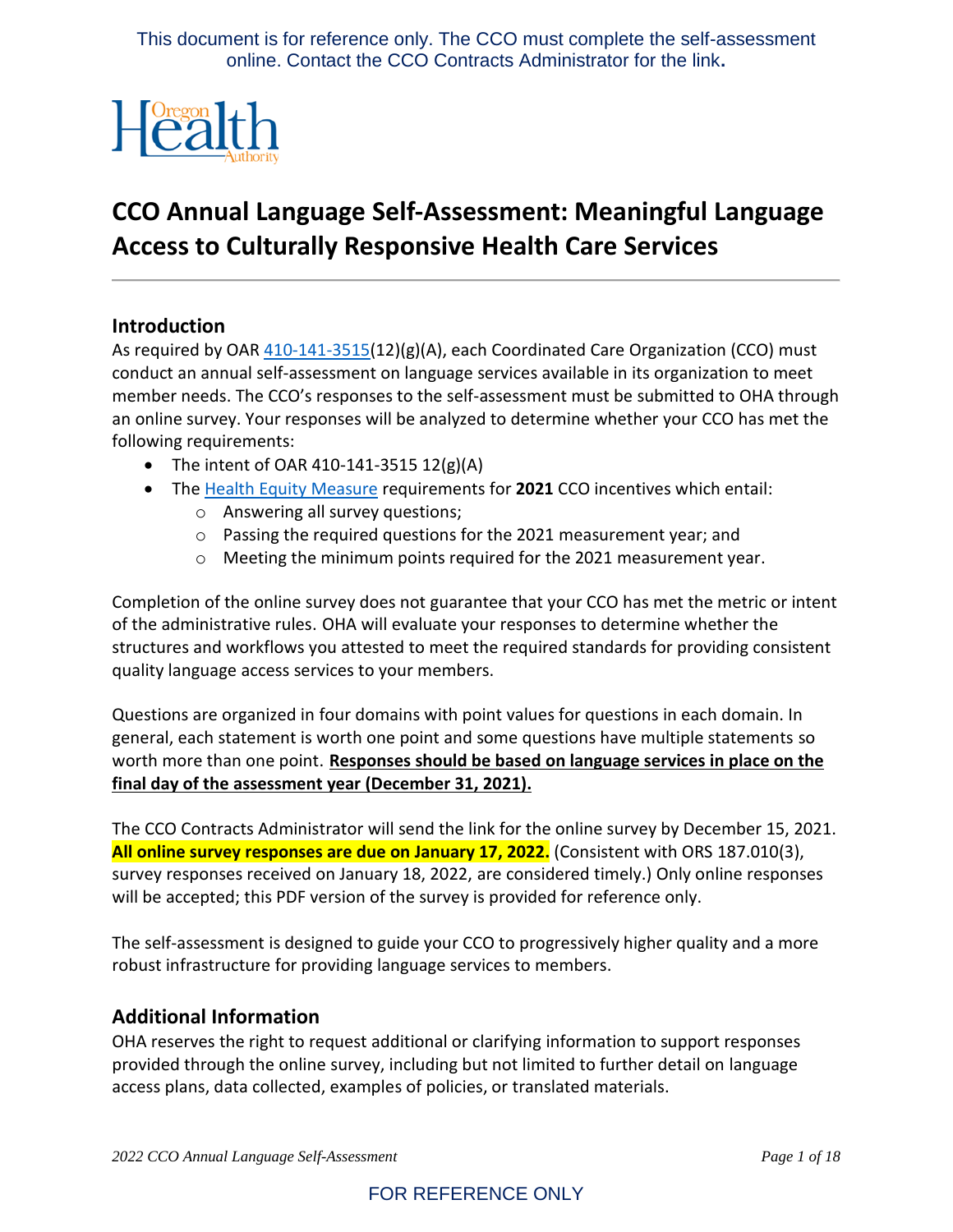For questions about this survey or the CCO incentive metric, please contact [metrics.questions@dhsoha.state.or.us.](mailto:metrics.questions@dhsoha.state.or.us)

## **Contact Information**

The contact person is the one completing the survey and the first point of contact if OHA has any follow-up or clarifying questions about survey responses. If multiple individuals for the same CCO submit survey responses, OHA will follow-up with the CCO as to which of the respondents should be the primary contact.

| Name: |  |  |  |  |  |
|-------|--|--|--|--|--|
|       |  |  |  |  |  |

| CCO Name: |  |
|-----------|--|
|           |  |

Email Address: \_\_\_\_\_\_\_\_\_\_\_\_\_\_\_\_\_\_\_\_\_\_\_\_\_\_\_\_\_\_\_\_\_\_\_\_\_\_\_\_\_\_\_\_\_\_\_\_\_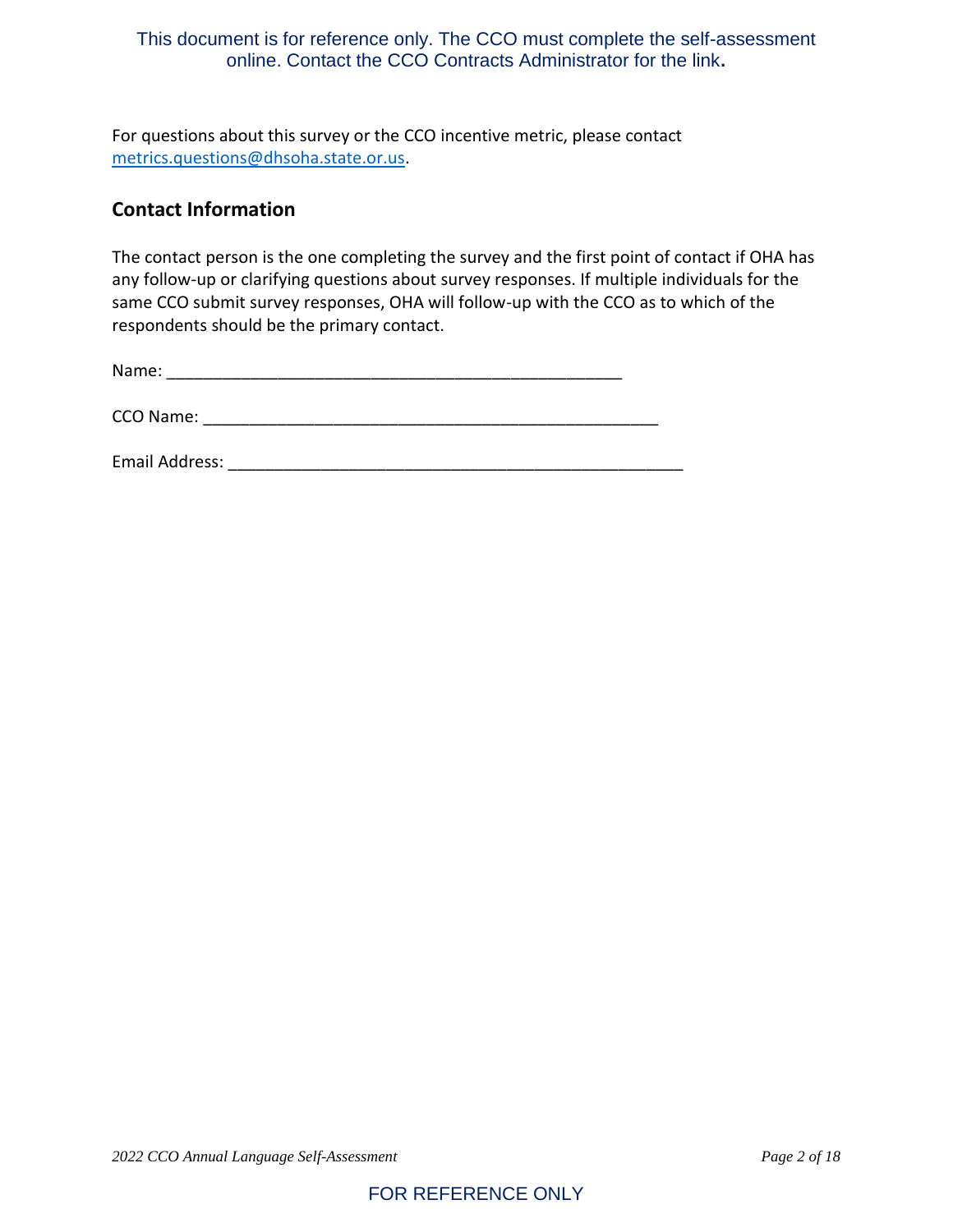## **Domain 1: Identification and assessment for communication needs**

Questions in this domain assess **how well your CCO identifies and tracks services** to limited English proficient (LEP), and Deaf and hard of hearing populations you serve.

**CCOs should answer questions based on language services in place on December 31, 2021.** Your responses will help OHA to evaluate how well your CCO is performing these critical and meaningful language access functions.

#### 1) **Must pass beginning in the measurement year 2021 (year 1 of the incentive metric)**

*CCOs must answer "yes" to at least five of the seven statements to meet the must pass criteria for this question. Minimum points required = 5; Total points possible = 7.*

Please answer **yes or no** for each of the following statements on how your CCO identifies members needing communication access (e.g. LEP, sign language users).

|                                                                                                                                          | Yes                | Nο                 |
|------------------------------------------------------------------------------------------------------------------------------------------|--------------------|--------------------|
| The CCO has a <b>process to respond to individual requests</b> for language<br>assistance services (including sign language).            | $\left( \ \right)$ | $\left( \ \right)$ |
| The CCO has a <b>process for self-identification</b> by the Deaf or hard of hearing<br>person, non-English speaker or LEP individual.    | $\left( \ \right)$ | $\left(\ \right)$  |
| The CCO has a <b>process for using open-ended questions</b> to determine<br>language proficiency on the telephone or in person.          | $\left( \ \right)$ |                    |
| The CCO customer service staff are trained to use video relay or TTY for<br>patient services.                                            | $\left( \right)$   | $\left( \ \right)$ |
| The CCO uses "I Speak" language identification cards or posters.                                                                         | $\left( \ \right)$ | $\left(\ \right)$  |
| The CCO has a process for responding to member complaints about<br>language access and clearly communicates this process to all members. | $\left( \ \right)$ | $\left( \ \right)$ |
| The CCO uses MMIS/ enrollment data from OHA about primary language.                                                                      | $\left( \ \right)$ |                    |

 $\overline{\mathbf{1}}$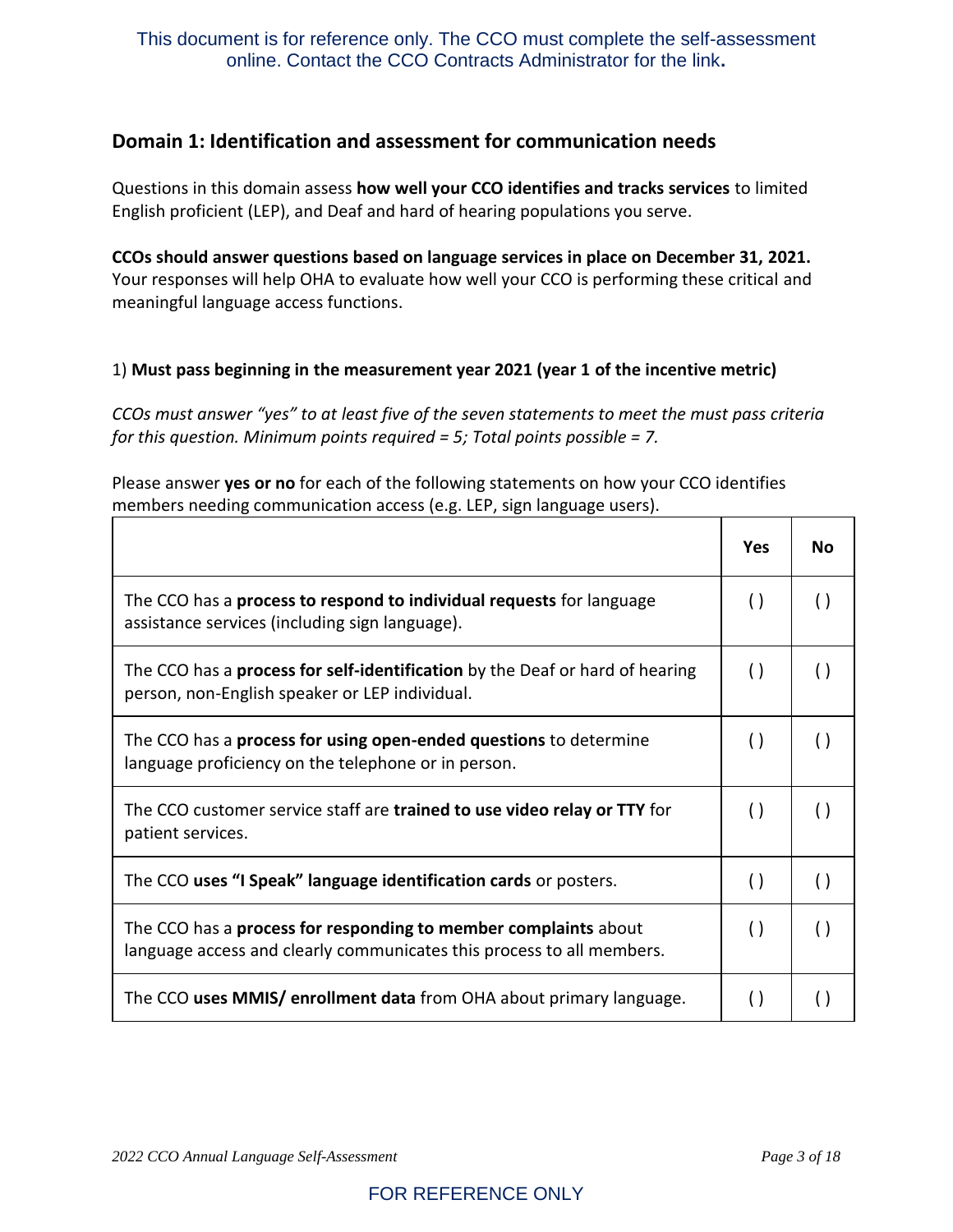2) **Must pass beginning in the measurement year 2021 (year 1 of the incentive metric)** *CCOs must answer "yes" to all statements to meet the must pass criteria for this question. Minimum points required = 3; Total points possible = 3*.

|                                                                                                            | <b>Yes</b> | No |
|------------------------------------------------------------------------------------------------------------|------------|----|
| The CCO collects data on the number of members served who are Limited<br><b>English Proficient (LEP).</b>  |            |    |
| The CCO collects data on the number of members served who are Deaf and<br>hard of hearing.                 |            |    |
| The CCO collects data on the number and prevalence of languages spoken<br>by members in your service area. |            |    |

Please answer **yes or no** for each of the following statements about collecting data.

3) **Must pass beginning in the measurement year 2021 (year 1 of the incentive metric)** *CCOs must answer "yes" to all statements to meet the must pass criteria for this question. Minimum points required = 3; Total points possible = 3*.

Please answer **yes or no** for each of the following data sources that your CCO uses to determine the needs and/or population size of the LEP and Deaf and hard of hearing members in your service area.

|                                                                                                                                  | Yes | No |
|----------------------------------------------------------------------------------------------------------------------------------|-----|----|
| <b>OHA MMIS</b>                                                                                                                  |     |    |
| CCO specific enrollment information on members interpreter needs.                                                                |     |    |
| Local community organizations and/or on-line data (example LEP.gov; census<br>data or the American Community Survey (ACS) data). |     |    |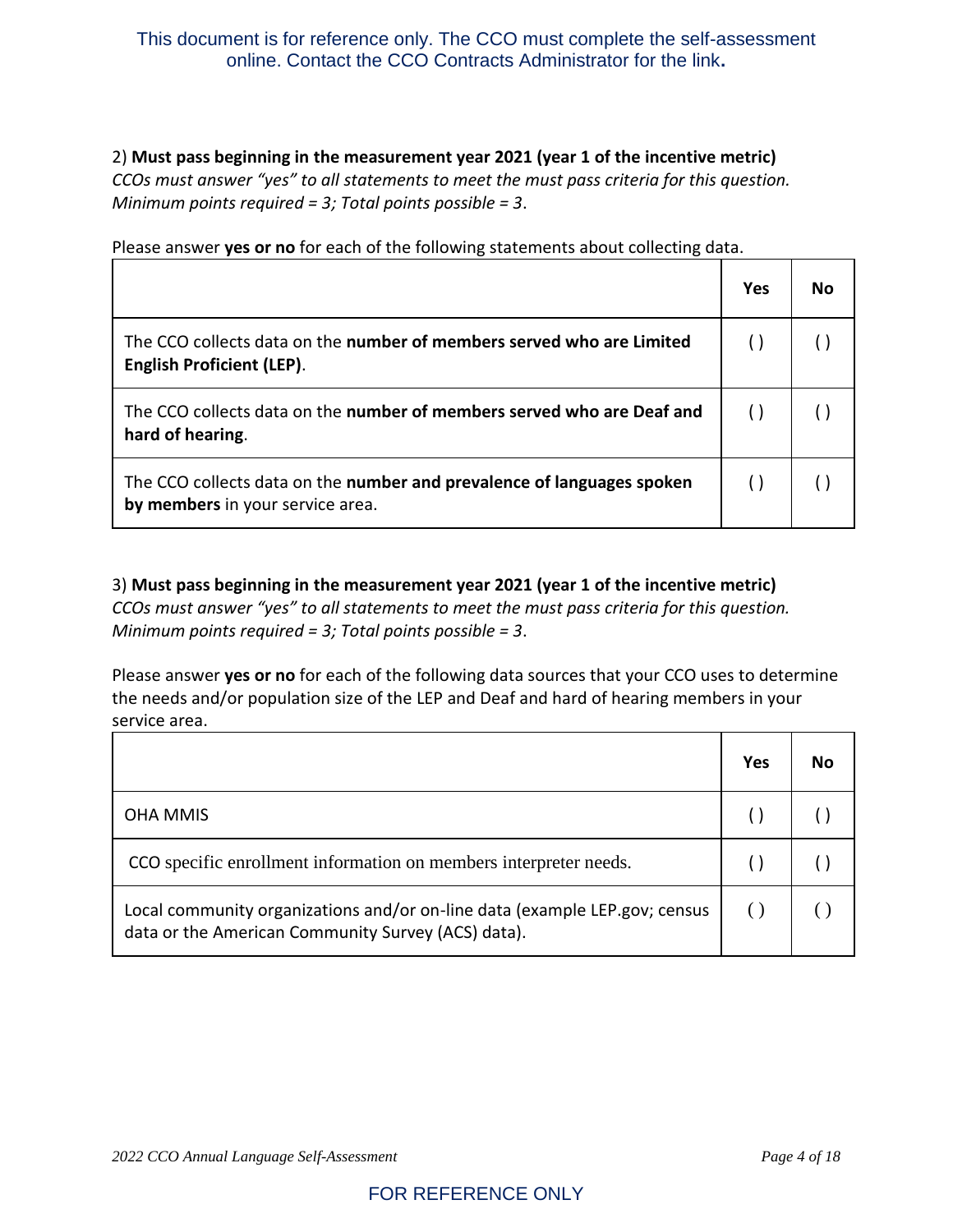## 4) **Must pass beginning in the measurement year 2021 (year 1 of the incentive metric)**

*CCOs must answer "yes" to meet the must pass criteria for this question (total points = 1)*

How often does your CCO use any of the above-listed data sources to assess LEP and Deaf and hard of hearing member needs?

- ( ) Monthly
- ( ) Quarterly
- ( ) Annually

5) **Must pass beginning in the measurement year 2021 (year 1 of the incentive metric)** *CCOs must answer "yes" to meet the must pass criteria for this question (total points = 1)***.**

Does your CCO record the primary language from LEP or Deaf and hard-of- hearing members when they first contact your CCO (for example, at intake or first encounter)? ( ) Yes

( ) No

6) **Must pass beginning in the measurement year 2021 (year 1 of the incentive metric)** *CCOs must answer this question to meet the must pass criteria (total points = 1).*

Does your CCO have a process for sharing information about members who need spoken and sign language interpretation needs with your provider network? ( ) Yes

( ) No

7) **Must pass beginning in the measurement year 2021 (year 1 of the incentive metric)** *CCOs must answer this question to meet the must pass criteria (total points = 1)*

If yes to the previous question, please briefly describe how your CCO shares primary spoken language or hearing assistance needs with provider networks or service coordinators.

8) **Must pass beginning in the measurement year 2021 (year 1 of the incentive metric)** *CCOs must answer this question to meet the must pass criteria (total points = 1)*

If yes to question 5, how frequently do you share this information? ( ) Weekly ( ) Monthly

\_\_\_\_\_\_\_\_\_\_\_\_\_\_\_\_\_\_\_\_\_\_\_\_\_\_\_\_\_\_\_\_\_\_\_\_\_\_\_\_\_\_\_\_\_\_\_\_\_

*2022 CCO Annual Language Self-Assessment Page 5 of 18*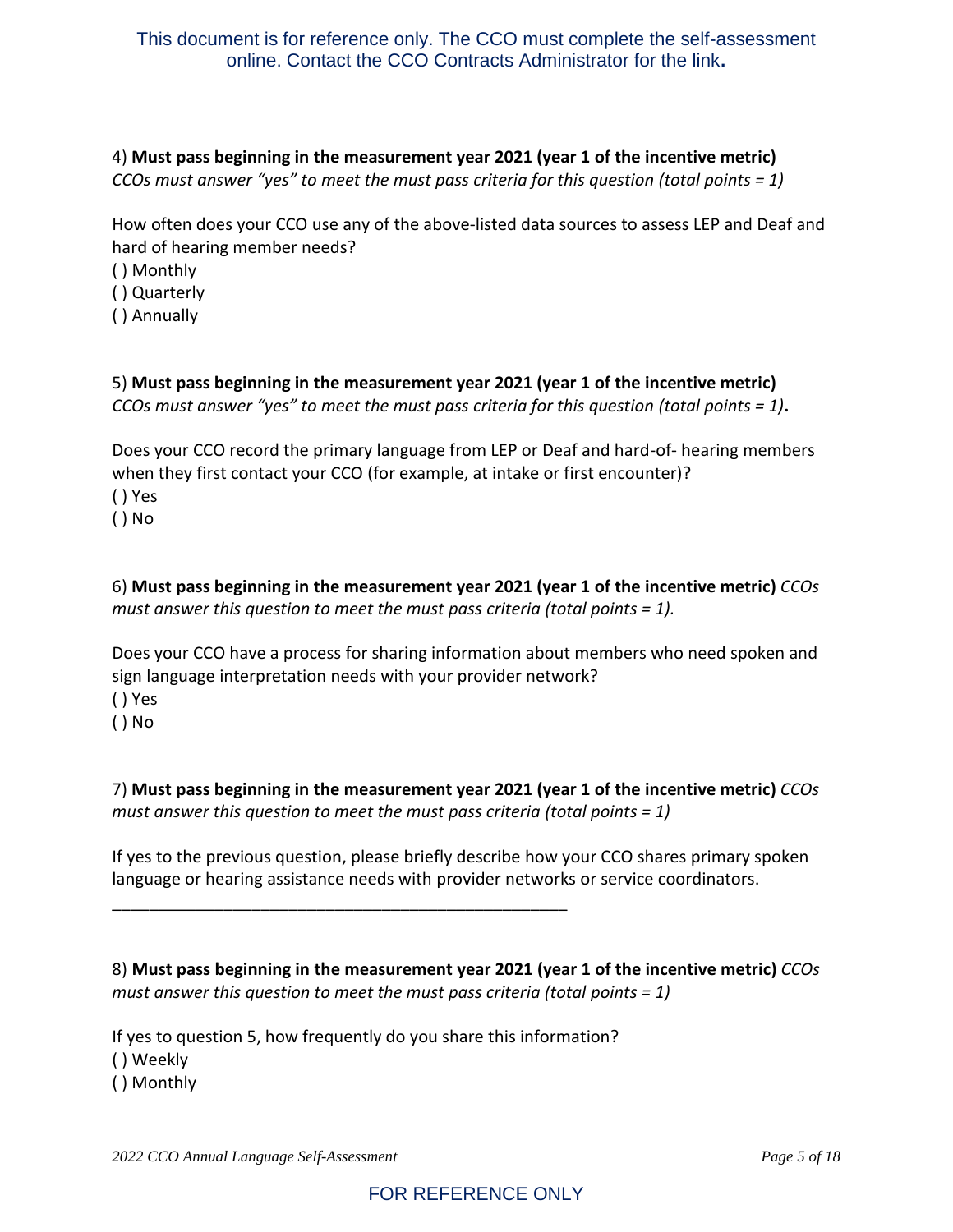( ) Quarterly ( ) Annually

**9)** Must pass beginning in measurement year 2021 (year 1 of the incentive metric) *CCOs must answer "yes" to meet the must pass criteria for this question (total points = 1)* Does your CCO have the capability to identify the number of members needing spoken and sign language interpretation services that were not identified in form 834 from OHA? ( ) Yes

( ) No

10) **Must pass beginning in the measurement year 2021 (year 1 of the incentive metric).** *CCOs must fill in the required languages to meet the must pass criteria for this question (total points = 1).*

Please list the top SIX most frequently encountered spoken and sign languages by your CCO for the measurement year.

| Write in language |  |  |
|-------------------|--|--|
|                   |  |  |
|                   |  |  |
|                   |  |  |
|                   |  |  |
|                   |  |  |
|                   |  |  |

11) **Must pass beginning in the measurement year 2022 (year 2 of the incentive metric)** *CCOs must answer "yes" to at least three of the four statements to meet the must pass criteria for this question. Minimum points required = 3; Total points possible = 4*.

Please answer **yes or no** for each of the following statements about members that refused, did not need, or needed interpretation services but were not identified as such.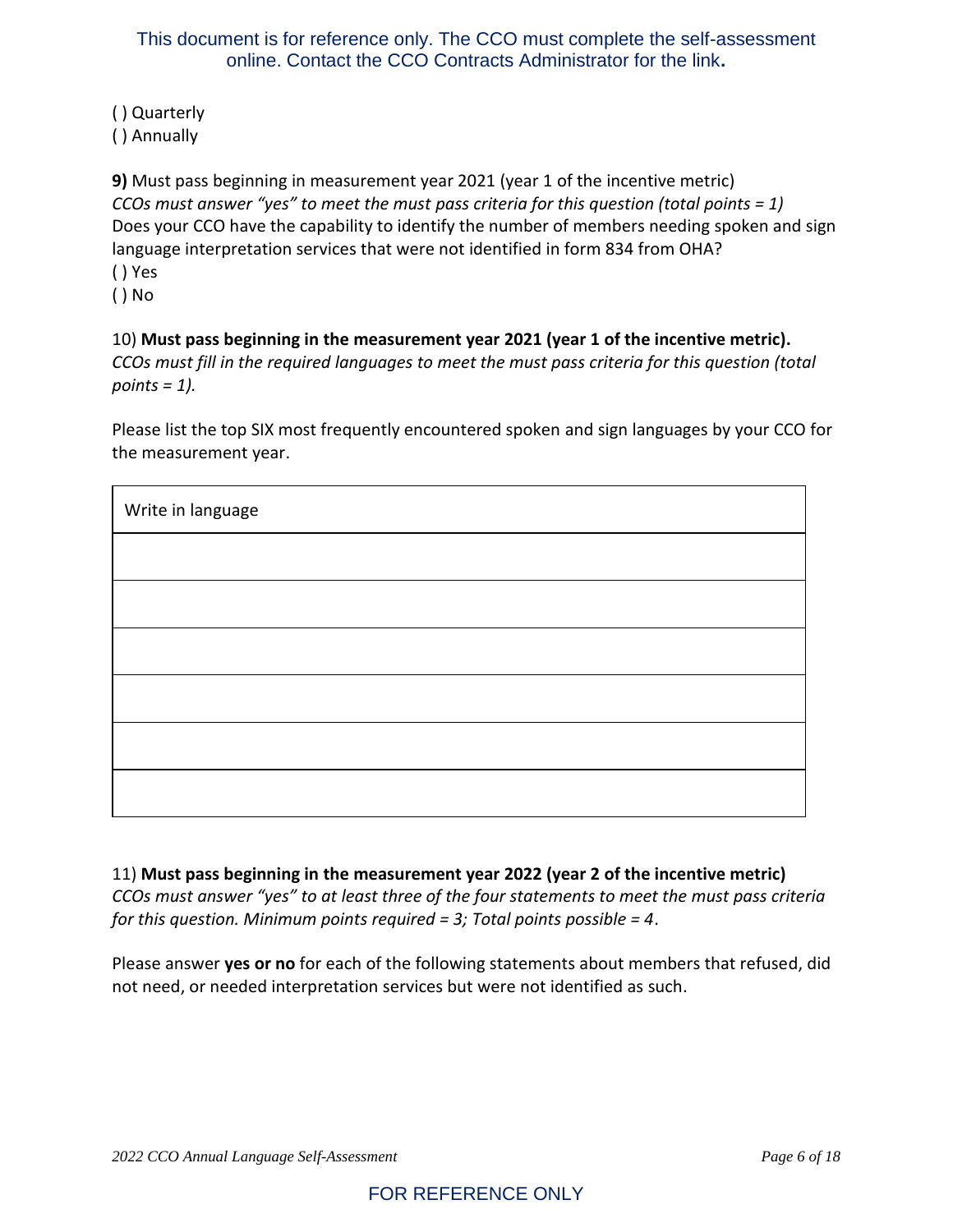|                                                                                                                                         | <b>Yes</b>         | Nο |
|-----------------------------------------------------------------------------------------------------------------------------------------|--------------------|----|
| The CCO collects data on the number of members served who self-identified<br>as LEP but refused interpretation services.                | $\left( \ \right)$ |    |
| The CCO collects data on the number of members served who are Deaf and<br>hard of hearing but refused interpretation services.          |                    |    |
| The CCO collects data on the number of members served who <b>did not have</b><br>MMIS language flag but requested interpreter services. |                    |    |
| The CCO collects data on the number of members served who <b>had an MMIS</b><br>language flag but did not need interpreter services.    | $\left( \ \right)$ |    |

12) **Must pass beginning in the measurement year 2023 (year 3 of the incentive metric).** *CCOs must answer "yes" to all statements to meet the must pass criteria for this question. Minimum points required = 2; Total points possible = 2.*

Please answer **yes or no** for each of the following statements about appointment wait times.

|                                                                                                                                   | Yes | Nο |
|-----------------------------------------------------------------------------------------------------------------------------------|-----|----|
| The CCO collects data on the wait times for LEP members that need<br>appointments with interpreter services.                      |     |    |
| The CCO collects data on the wait times for Deaf and hard of hearing<br>members that need appointments with interpreter services. |     |    |

13) **Must pass beginning in the measurement year 2023 (year 3 of the incentive metric)**

*The best practice is a wait time of fewer than seven days, however any answer is acceptable to meet the must pass criteria. Minimum points required = 2; Total points possible = 2.*

Please mark the average wait time for the each of the following appointments. (choose only one answer per statement).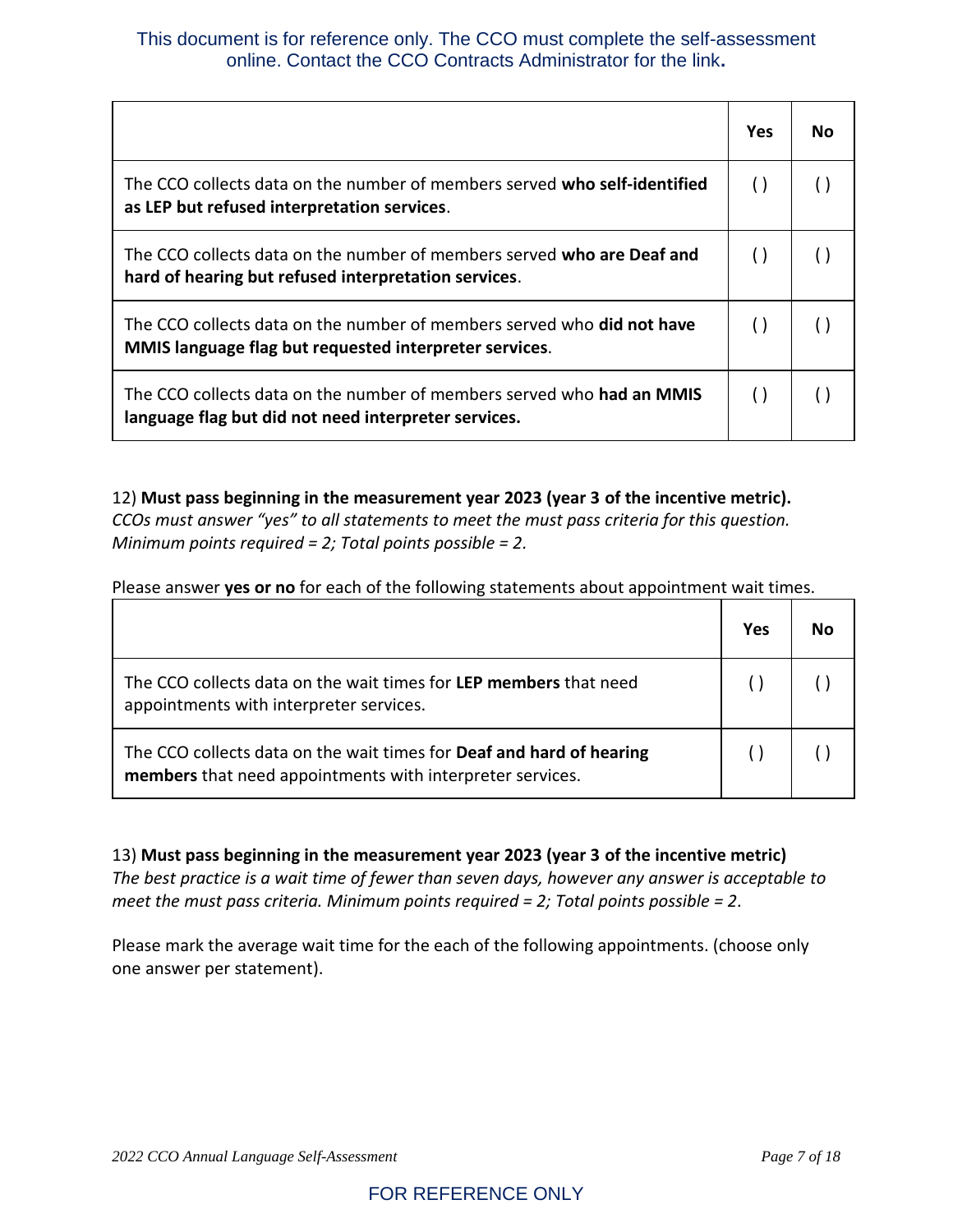|                                                                                                     | Same<br>day | $1 - 3$<br>days | $4 - 7$<br>days | <b>More</b><br>than 7<br>days |
|-----------------------------------------------------------------------------------------------------|-------------|-----------------|-----------------|-------------------------------|
| The average wait time for Limited English Proficient<br>members needing interpretation services is: |             |                 |                 |                               |
| The average wait time for Deaf and hard of hearing<br>members needing interpretation services is:   |             |                 |                 |                               |

*14) CCOs are required to answer this question. No point values.*

What is the average wait time for members that do not need interpretation services?

- ( ) Same day
- ( ) 1-3 days
- ( ) 4-7 days
- ( ) More than 7 days
- ( ) The CCO does not collect this information

15) **Must pass beginning in the measurement year 2021 (year 1 of the incentive metric)** *CCOs must answer this question to meet the must pass criteria (total points = 1)*

How frequently do you track the average number of encounters by spoken and sign languages and share the data with provider networks or service coordinators?

- ( ) Weekly
- ( ) Monthly
- ( ) Quarterly
- ( ) Annually

16) **Must pass beginning in the measurement year 2021 (year 1 of the incentive metric)** *CCOs must answer this question to meet the must pass criteria (total points = 1)*

Does your CCO have a process for identifying the total number of Deaf and hard of hearing members that prefer sign language or assistive communication devices to ensure effective communication in your CCO and provider network?

( ) Yes

( ) No

*17) CCOs are required to answer this question. No point values.*

*2022 CCO Annual Language Self-Assessment Page 8 of 18*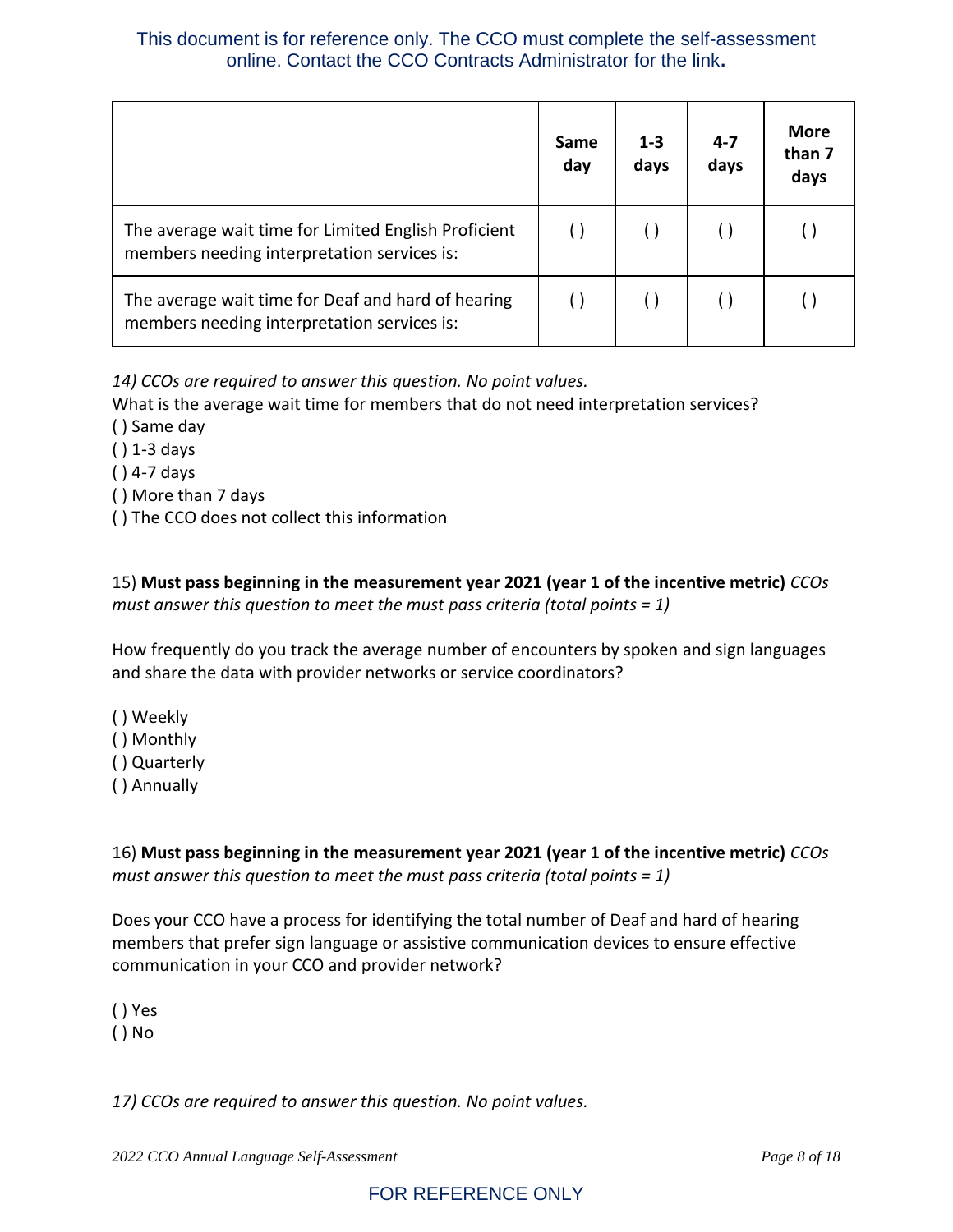Does your CCO use local community organizations and/or on-line data (e.g. LEP.gov, census data) to determine needs and/or population size of the LEP and Deaf and hard of hearing members in your service area?

( ) Yes

( ) No

## **Domain 2: Provision of Language Assistance Services**

#### **CCOs should answer questions based on language services in place on December 31, 2021.**

Questions in this domain assess **how well you use data and work processes to effectively communicate** with the Limited English Proficient (LEP), and Deaf and hard of hearing populations you serve. Your responses will help OHA to evaluate how well your CCO is performing these critical meaningful language access functions.

18) **Must pass beginning in the measurement year 2021 (year 1 of the incentive metric)** *CCOs must answer "yes" to at least three of the four statements to meet the must pass criteria for this question. Minimum points required = 3; Total points possible = 4.*

Please answer **yes or no** to each of the following statements about tracking language assistance services at the CCO and provider network levels.

|                                                                                                                                                | <b>Yes</b> | N٥ |
|------------------------------------------------------------------------------------------------------------------------------------------------|------------|----|
| The CCO tracks the primary language of persons encountered or served.                                                                          |            |    |
| The CCO tracks the use of language assistance services such as interpreters<br>and translators.                                                |            |    |
| The CCO tracks staff time (including bilingual providers) spent providing<br>bilingual spoken and sign language assistance services.           |            |    |
| The CCO tracks the use of spoken and sign language assistance services by<br>modality (in-person; telephonic, video remote, other modalities). |            |    |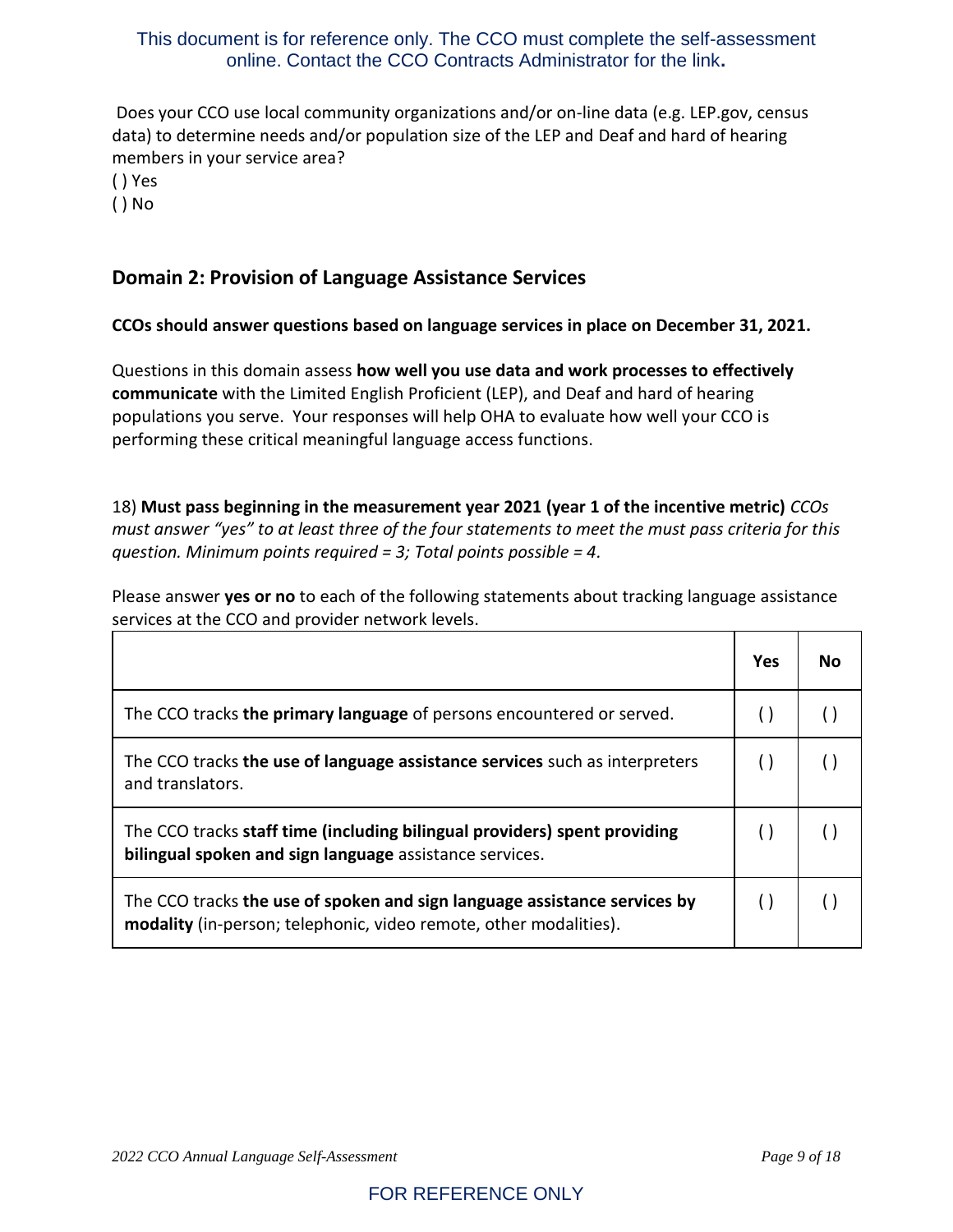19) **Must pass beginning in the measurement year 2021 (year 1 of the incentive metric)** *CCOs must answer "yes" to at least three of the four statements to meet the must pass criteria for this question. Minimum points required = 5; Total points possible = 7.*

Please select **yes or no** to the types of language assistance services that are provided by your CCO and provider network.

|                                            | Yes                | No |
|--------------------------------------------|--------------------|----|
| Bilingual staff and providers              | $\left( \ \right)$ |    |
| In-house interpreters (spoken and sign)    | $\left( \ \right)$ |    |
| In-house translators (for documents)       | $\left( \ \right)$ |    |
| Contracted in-person interpreter services  | $\left( \ \right)$ |    |
| Contracted translators (for documents)     | $\left( \ \right)$ |    |
| Contracted telephonic interpreter services | $\left( \ \right)$ |    |
| Contracted video interpreter services      | ( )                |    |

20) **Must pass beginning in the measurement year 2021 (year 1 of the incentive metric)** *CCOs must answer "yes" to all statements to meet the must pass criteria for this question. Minimum points required = 7; Total points possible = 7.*

Please select **yes or no** to the following care delivery settings in which your CCO provides spoken and sign language interpretation service for member visits.

|                              | Yes | <b>No</b> |
|------------------------------|-----|-----------|
| Medical (in-patient)         |     |           |
| Medical (office/out-patient) |     |           |
| <b>Emergency Department</b>  |     |           |
|                              |     |           |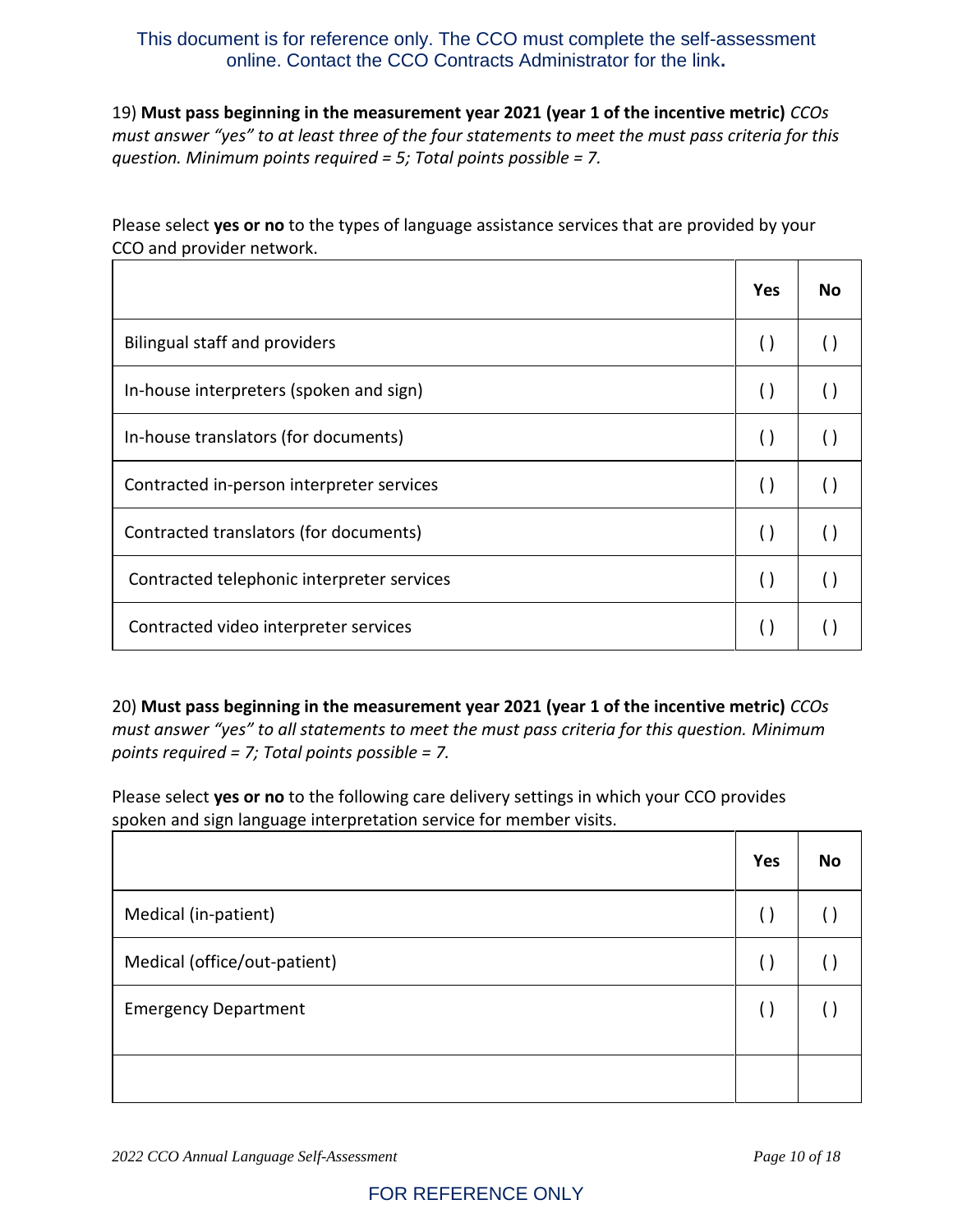| Dental                                       |  |
|----------------------------------------------|--|
| Telehealth                                   |  |
| Home health                                  |  |
| Lab services connected to a provider network |  |

21**) Must pass beginning in the measurement year 2021 (year 1 of the incentive metric)** *CCOs must answer "yes" to meet the must pass criteria for this question (total points = 1)*

Does your CCO and provider network have policies on the use of family members or friends to provide interpretation services?

( ) Yes

( ) No

## 22**) Must pass beginning in the measurement year 2021 (year 1 of the incentive metric)**

*CCOs must answer this question to meet the must pass criteria for this question (total points = 1)*

If yes to the previous question, please briefly describe your policies on when or how family members or friends can provide interpretation services.

23) **Must pass beginning in the measurement year 2021 (year 1 of the incentive metric)** *CCOs must answer "yes" to meet the must pass criteria for this question (total points = 1)*

Does your CCO provide staff who coordinate interpreter services with information on how to access OHA approved spoken and sign language interpreters?

( ) Yes

( ) No

24) **Must pass beginning in the measurement year 2021 (year 1 of the incentive metric)** *CCOs must answer "yes" to all statements to meet the must pass criteria for this question. Minimum points required = 6; Total points possible = 6*

Please select yes or no to each of the following statements about the translation of vital written documents into non-English languages.

| Yes | <b>No</b> |
|-----|-----------|
|-----|-----------|

\_\_\_\_\_\_\_\_\_\_\_\_\_\_\_\_\_\_\_\_\_\_\_\_\_\_\_\_\_\_\_\_\_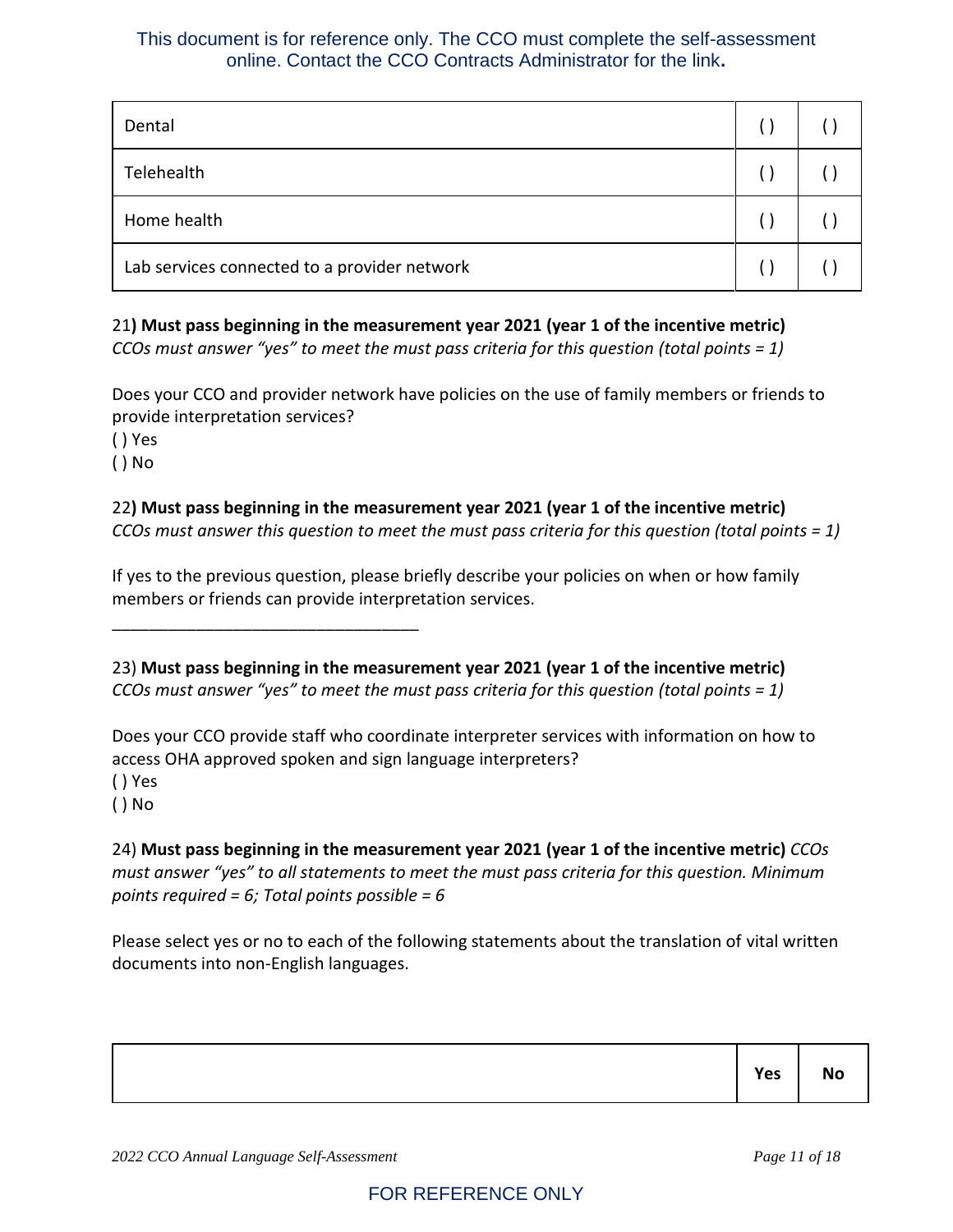| Consent forms are translated into non-English languages.                                                                       |        |  |
|--------------------------------------------------------------------------------------------------------------------------------|--------|--|
| Complaint forms are translated into non-English languages.                                                                     |        |  |
| Intake forms are translated into non-English languages.                                                                        |        |  |
| Notices of rights are translated into non-English languages.                                                                   | $\Box$ |  |
| Notice of denial, loss or decrease in benefits or services are translated into<br>non-English languages.                       |        |  |
| Information on programs or activities to receive additional benefits or services<br>are translated into non-English languages. |        |  |

25) **Must pass beginning in the measurement year 2021 (year 1 of the incentive metric)** *CCOs must answer "yes" to meet the must pass criteria for this question (total points = 1)*

Are the translated documents available in alternate formats that include large prints or braille? ( ) Yes

( ) No

26) **Must pass beginning in the measurement year 2021 (year 1 of the incentive metric)** *CCOs must answer "yes" to meet the must pass criteria for this question (total points = 1)*

When your CCO updates information on its website, does it also include non-English language translation of the content? ( ) Yes

( ) No

#### 27) **Must pass beginning in the measurement year 2022 (year 2 of the incentive metric)**

*CCOs must answer "yes" to at least four of the six statements to meet the must pass criteria for this question. Minimum points required = 5; Total points possible = 6*.

Does your CCO track the following data regarding language assistance services provided by the CCO and provider network? Please mark yes or no for each of the following statements.

| Yes |
|-----|
|-----|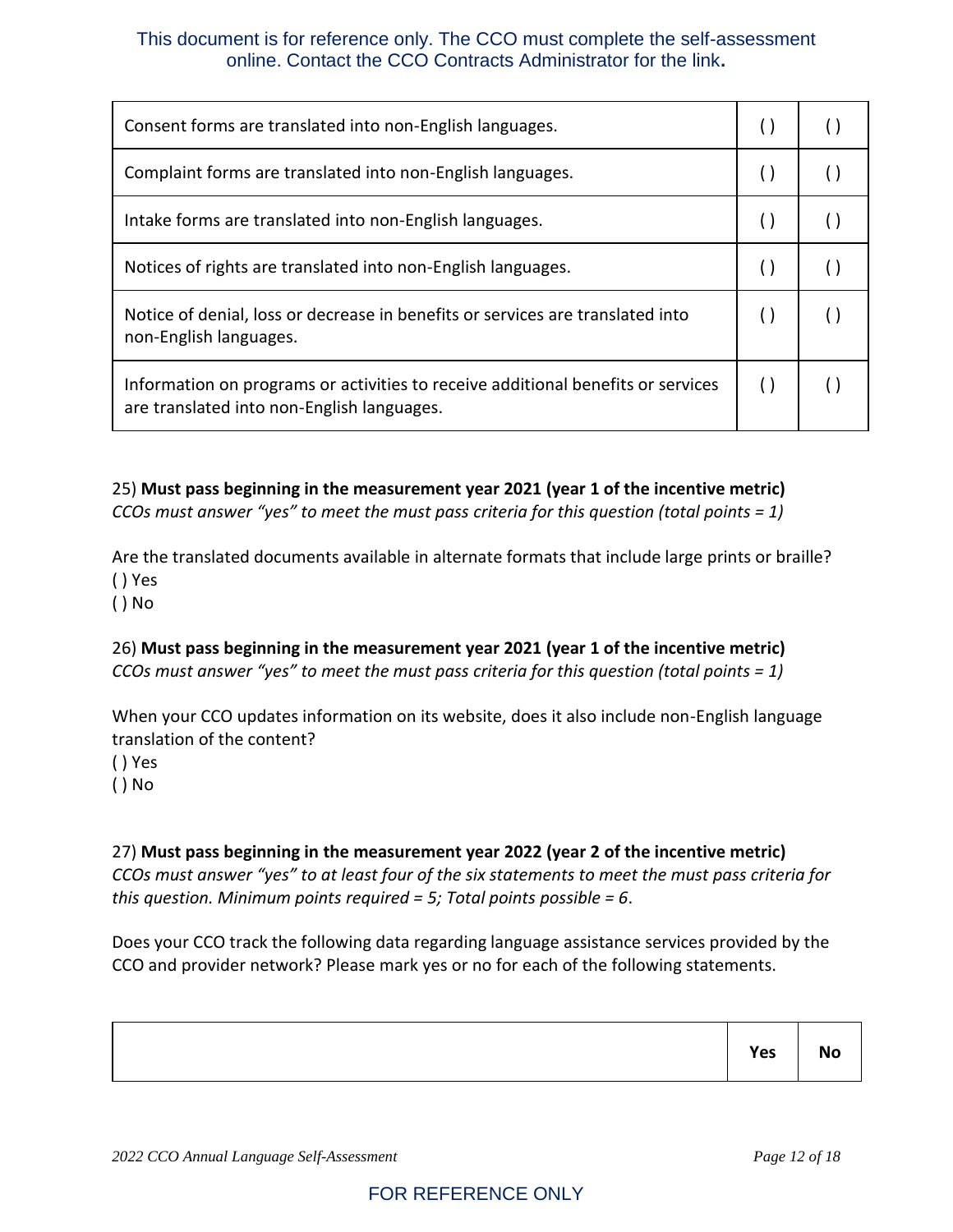| The CCO validates invoices from interpreting agencies to ensure they include<br>member level details.                         | $\left( \ \right)$ |     |
|-------------------------------------------------------------------------------------------------------------------------------|--------------------|-----|
| The CCO compares invoice information with an internal data system (for<br>example MMIS flag) to confirm member level details. |                    | ( ) |
| The CCO tracks invoices by service modality (in-person, telephonic, video<br>remote).                                         |                    |     |
| The CCO has a system for tracking the unit cost of each language assistance<br>service provided.                              | $\left( \right)$   | ( ) |
| The CCO tracks the cost of services provided by bilingual staff interpreters.                                                 | $\left( \right)$   | ( ) |
| The CCO tracks the cost of translation of materials into non-English<br>languages.                                            | $\left( \ \right)$ |     |

28) **Must pass beginning in the measurement year 2023 (year 3 of the incentive metric)** *CCOs must answer "yes" to at least three of the four statements to meet the must pass criteria for this question. Minimum points required = 3; Total points possible = 4.*

Please answer **yes or no** to each of the following statements about tracking language assistance services at the CCO and provider network levels.

|                                                                                                                                                                   | Yes | N٥ |
|-------------------------------------------------------------------------------------------------------------------------------------------------------------------|-----|----|
| The CCO tracks training and OHA credentialing of contracted interpreters.                                                                                         |     |    |
| The CCO tracks training and OHA credentialing of staff members who<br>interpret for patients (such as full-time staff interpreters or dual-role<br>interpreters). |     |    |
| The CCO tracks the total cost of interpreter services.                                                                                                            |     |    |
| The CCO tracks the cost of translation of materials into non-English<br>languages.                                                                                |     |    |

29) **Must pass beginning in the measurement year 2023 (year 3 of the incentive metric)** *CCOs must answer "yes" to at least five of the seven statements to meet the must pass criteria for this question. Minimum points required = 5; Total points possible = 7*

*2022 CCO Annual Language Self-Assessment Page 13 of 18*

## FOR REFERENCE ONLY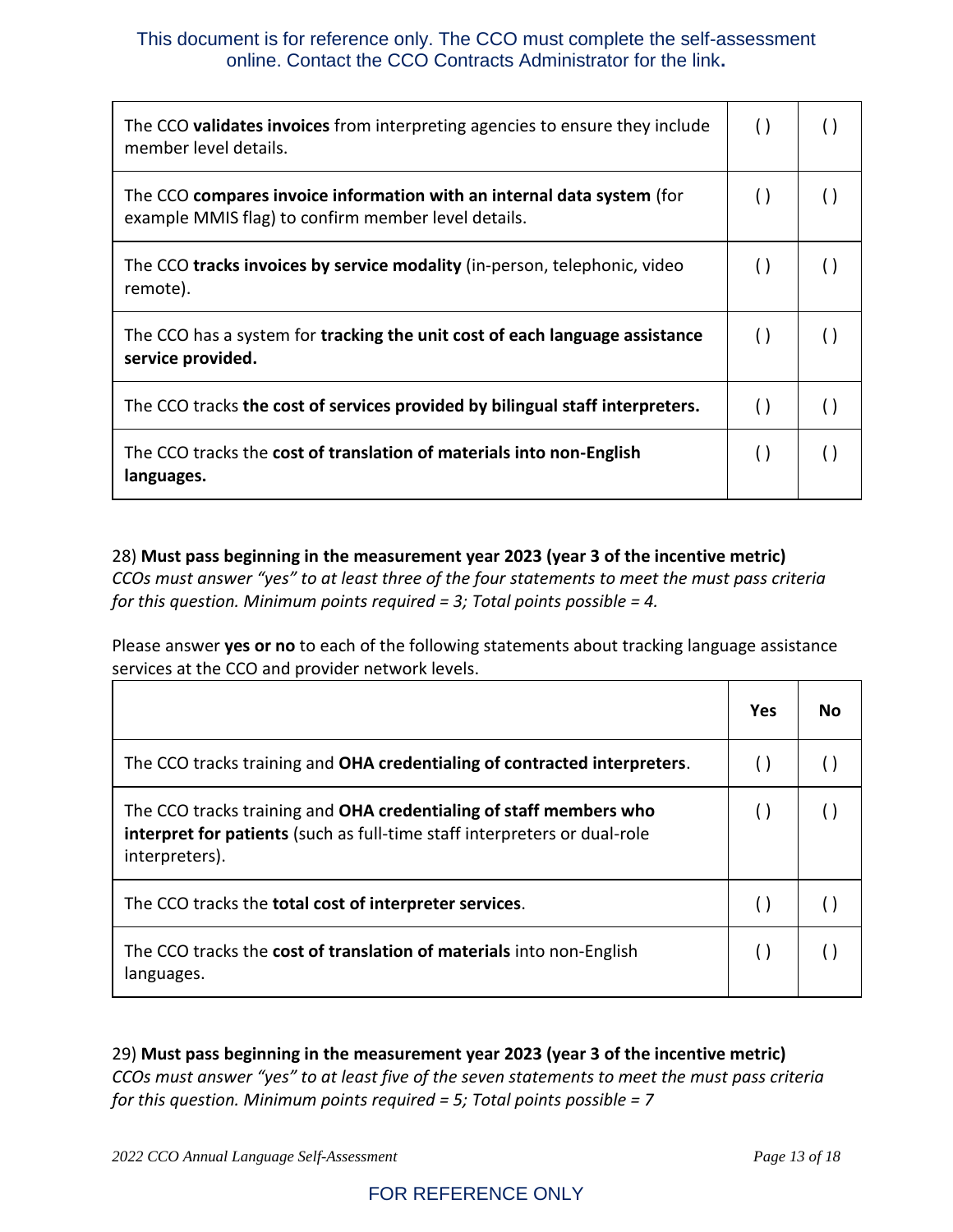Please select yes or no to the language assistance services that your CCO can provide **detailed member level information**, such as member ID, date of service, and interpreters' credential

|                                               | <b>Yes</b>         | <b>No</b> |
|-----------------------------------------------|--------------------|-----------|
| <b>Bilingual staff and providers</b>          | $\left( \right)$   | ( )       |
| In-house interpreters (spoken and sign)       | $\left( \right)$   |           |
| In-house translators (for documents)          | $\left( \right)$   | $(\ )$    |
| Contracted in-person interpreters             | $\left( \right)$   |           |
| <b>Contracted translators</b>                 | $\left( \ \right)$ | $(\ )$    |
| Contracted telephonic interpretation services | $\left( \right)$   |           |
| Contracted video interpretation services      |                    |           |

30) **Must pass beginning in the measurement year 2023 (year 3 of the incentive metric)** *CCOs must answer "yes" to at least five of the seven statements to meet the must pass criteria for this question. Minimum points required = 7*; *Total points possible = 7*

When spoken and sign language interpretation services are provided during member visits, can your CCO **collect detailed member level information** (such as member ID, date of service, and interpreter's credential) for appointments in each of the following care delivery settings? Please select yes or no to the following statements.

|                             | Yes                | No     |
|-----------------------------|--------------------|--------|
| <b>Inpatient Stay</b>       | $\left( \ \right)$ | ( )    |
| <b>Emergency Department</b> | $\left( \ \right)$ |        |
| <b>Office Outpatient</b>    | $\left( \ \right)$ | $(\ )$ |
| Home Health                 | $\left( \ \right)$ | $\Box$ |
| Telehealth                  |                    |        |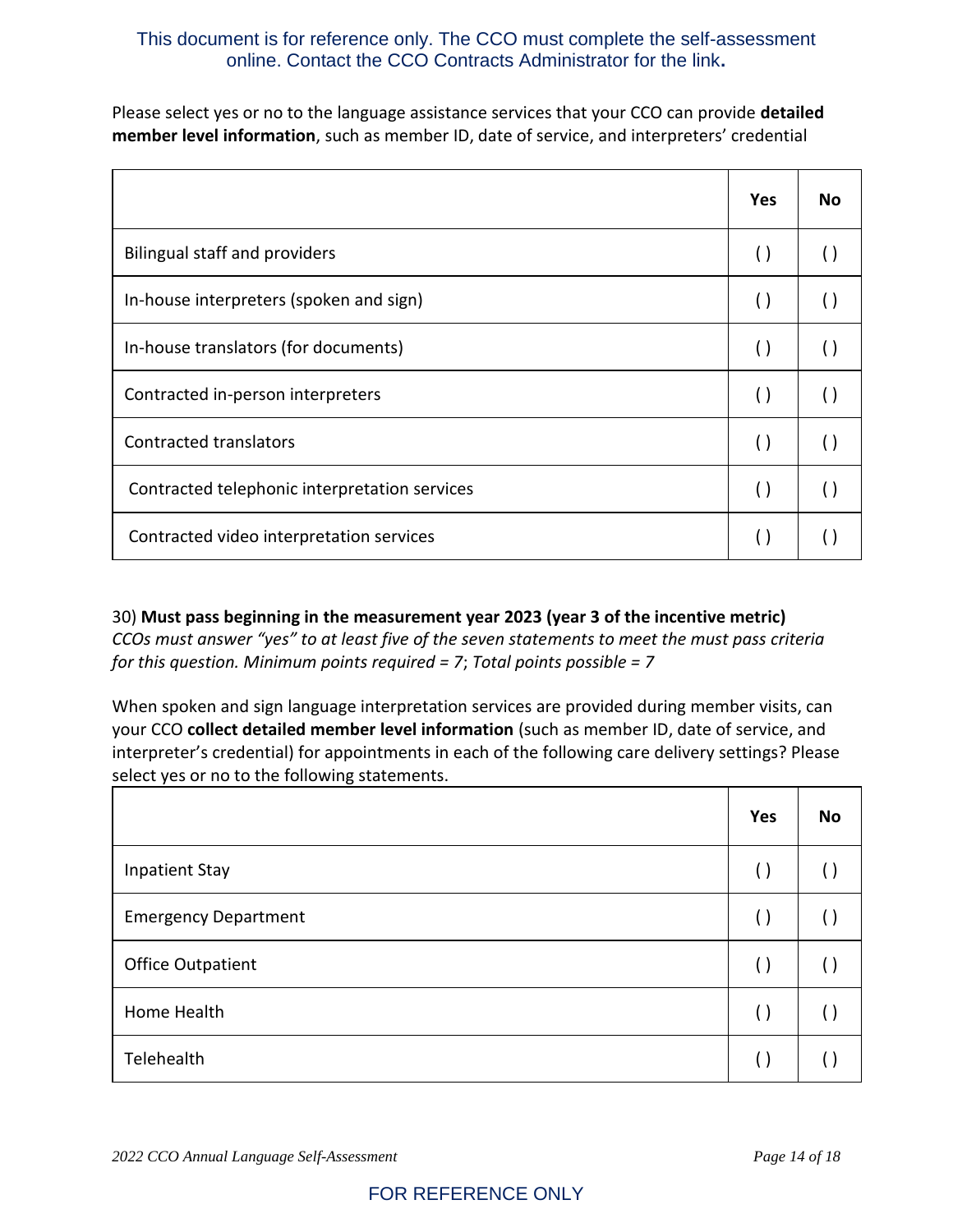| Pharmacy connected to a provider network     |  |
|----------------------------------------------|--|
| Lab services connected to a provider network |  |

31**) Must pass beginning in the measurement year 2021 (year 1 of the incentive metric)** *CCOs must answer "yes" to at least five of the seven statements to meet the must pass criteria for this question. Minimum points required = 2; Total points possible =2.*

Please answer **yes or no** to the following statements related to standardized proficiency assessments for bilingual staff and interpreters.

|                                                                                                                                                                                                                               | Yes | Nω |
|-------------------------------------------------------------------------------------------------------------------------------------------------------------------------------------------------------------------------------|-----|----|
| For Limited English Proficient (LEP) members, the CCO requires a<br>standardized proficiency assessment for bilingual staff interpreters and<br>bilingual providers before allowing them to interpret or translate documents. |     |    |
| For Deaf and hard of hearing members, the CCO requires a standardized<br>proficiency assessment for bilingual staff interpreters and or bilingual<br>providers before allowing them to interpret.                             |     |    |

32) **Must pass beginning in the measurement year 2021 (year 1 of the incentive metric)** *Total points = 1 (year 1 required).*

If yes to either statements in the previous question, please briefly describe your proficiency assessment. (For example, online training, in person training, scored skill test).

**Domain 3: Training of staff on policies and procedures**

**CCOs should answer questions based on language services in place on December 31, 2021.** 

Questions in this domain assess **how well your staff who provide services to Limited English Proficient (LEP), and Deaf and hard of hearing populations is trained on language access** 

**policies and procedures.** Your responses will help OHA to evaluate how well your CCO is performing these critical meaningful language access functions.

\_\_\_\_\_\_\_\_\_\_\_\_\_\_\_\_\_\_\_\_\_\_\_\_\_\_\_\_\_\_\_\_\_\_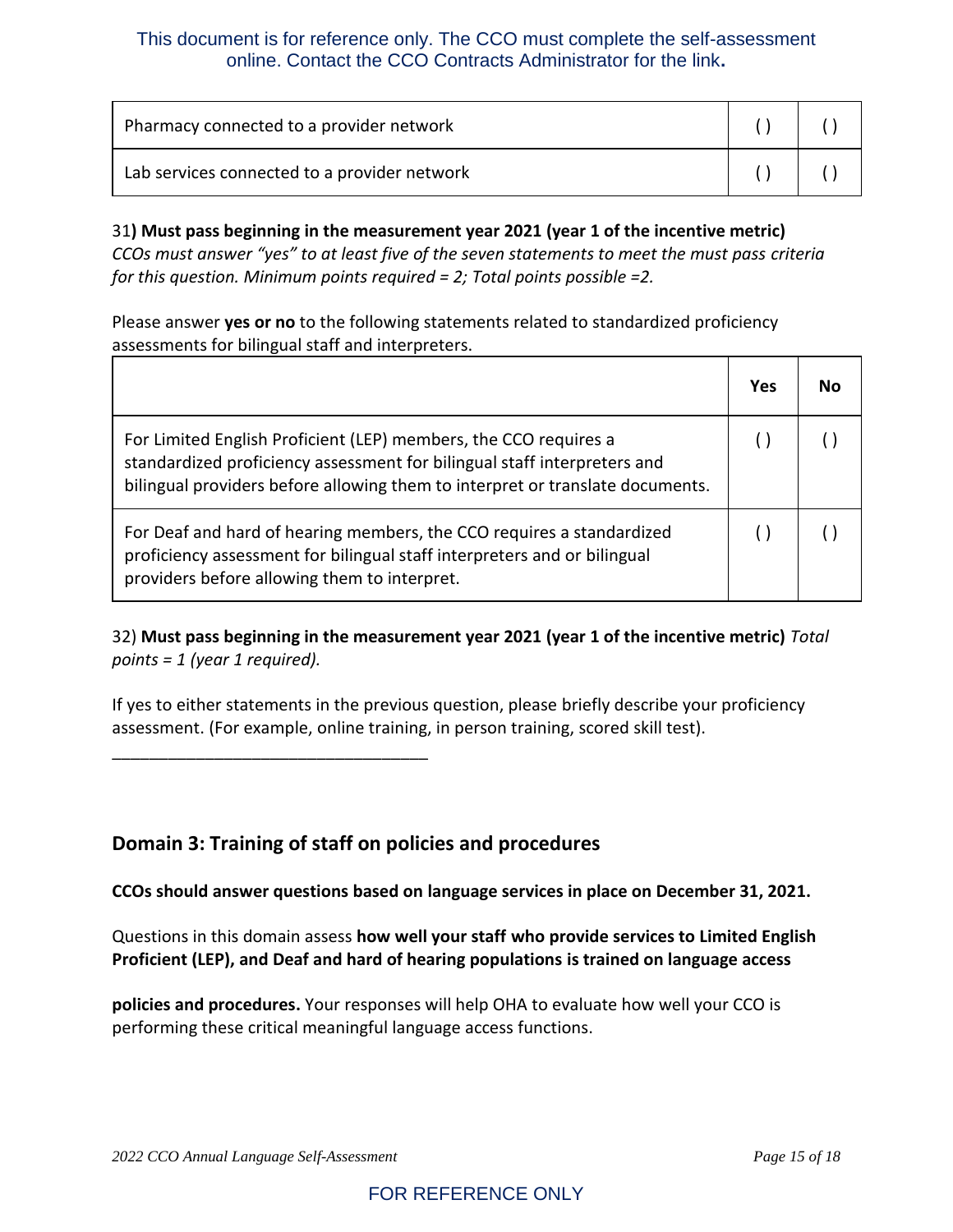## 33) **Must pass beginning in the measurement year 2021 (year 1 of the incentive metric)** *CCOs must answer "yes" to at least five of the seven statements to meet the must pass criteria for this question (total points = 1).*

Does your CCO staff procedures handbook include specific instructions on how to provide language assistance services to LEP and Deaf and hard of hearing members? ( ) Yes

( ) No

34) **Must pass beginning in the measurement year 2022 (year 2 of the incentive metric)** *CCOs must answer "yes" to at least four of the six statements to meet the must pass criteria for this question. Minimum points required = 4; Total points possible = 6.*

Please select **yes or no** to each of the following staff groups that receive training at regular intervals on working with Limited English Proficient (LEP) and Deaf and hard of hearing members.

|                                                                                                              | <b>Yes</b>         | No. |
|--------------------------------------------------------------------------------------------------------------|--------------------|-----|
| Management or senior staff                                                                                   | $\left( \ \right)$ |     |
| Employees who interact with or are responsible for interactions with non-<br>English speakers or LEP members | $\left( \ \right)$ |     |
| <b>Bilingual staff and providers</b>                                                                         | $\left( \ \right)$ |     |
| New employees                                                                                                | $\left( \ \right)$ |     |
| All employees                                                                                                | $\left( \right)$   |     |
| Volunteers                                                                                                   |                    |     |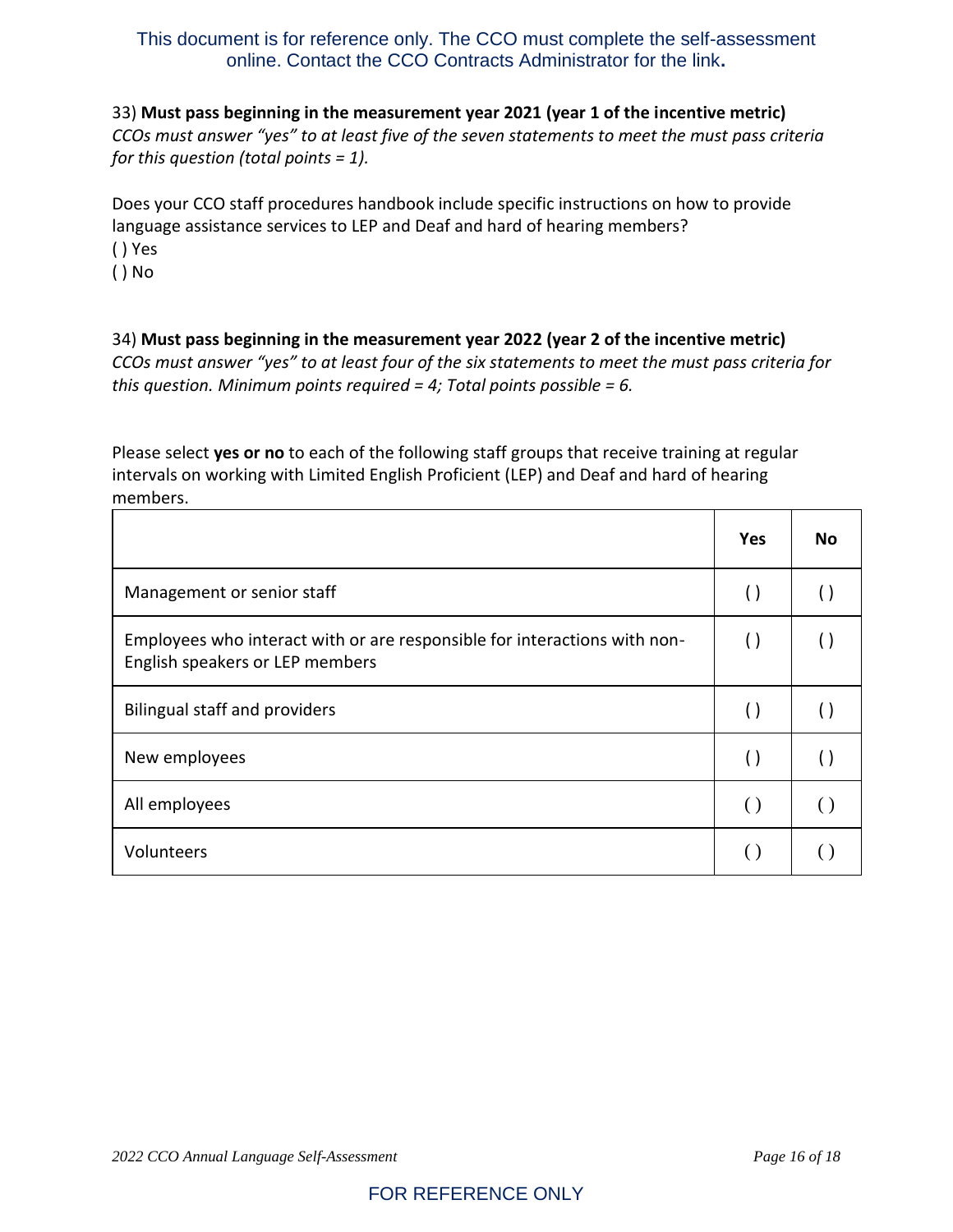35) **Must pass beginning in the measurement year 2021 (year 1 of the incentive metric)** *CCOs must answer "yes" to meet the must pass criteria for this question (total points = 1)*

Are all staff members who interpret for patients (such as full-time staff interpreters or dual-role interpreters) trained and certified or qualified by OHA?

( ) Yes

( ) No

*CCOs are required to answer this question. No point values.*

36) Do staff who provide care or services to Limited English Proficient (LEP) and Deaf and hard of hearing members receive **training at regular intervals** on how to request the translation of written documents into other languages and alternate formats?

( ) Yes

( ) No

## **Domain 4: Providing notice of language assistance services**

#### **CCOs should answer questions based on language services in place on December 31, 2021.**

Questions in this domain assess **how well your CCO translates outreach materials** and explains how Limited English Proficient (LEP), and Deaf and hard of hearing populations you serve may access available language assistance services. Your responses will help OHA to evaluate how well your CCO is performing these critical meaningful language access functions.

37) **Must pass beginning in the measurement year 2021 (year 1 of the incentive metric)** *CCOs must answer "yes" to meet the must pass criteria for this question (total points = 1).*

Does your CCO translate signs or posters announcing the availability of language assistance services?

( ) Yes

( ) No

#### 38) **Must pass beginning in the measurement year 2021 (year 1 of the incentive metric)**

*CCOs must answer "yes" to meet the must pass criteria for this question. Minimum points required = 4; Total points possible = 6.*

Please answer **yes or no** to the methods that your CCO uses to inform members and communities in your service area about the availability of language assistance services.

|  | $\vert$ Yes $\vert$ No |
|--|------------------------|
|  |                        |

т